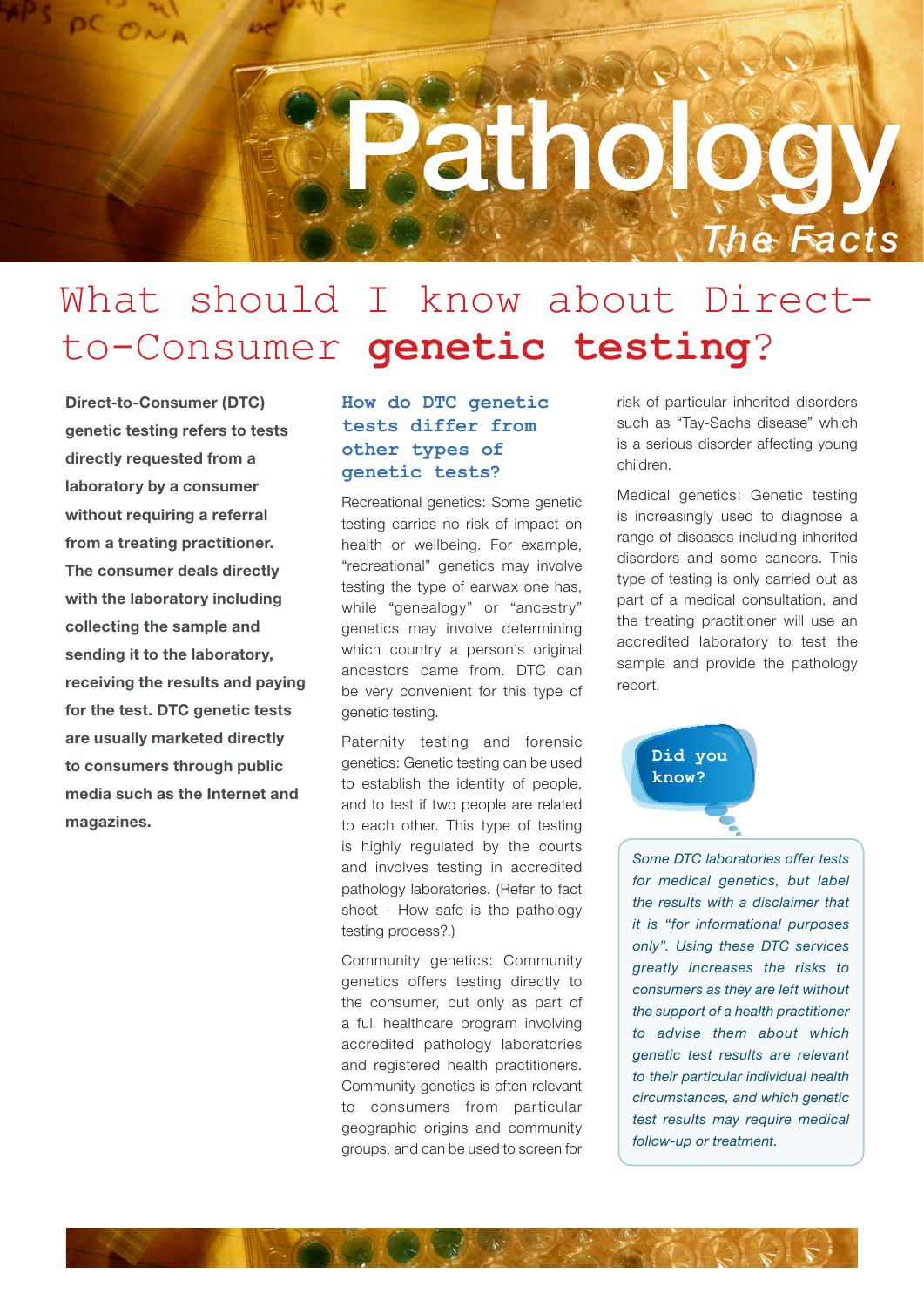

# **Do DTC genetic tests put me in charge of my own health decisions?**

Consumers are encouraged to take greater care and responsibility for their own health, actively participate in their health care decisions and adopt a healthy lifestyle. The rapid advances in genetic testing have meant consumers can now purchase low-cost DTC investigations which might appear to fulfil this 'healthy living' independent philosophy, but is not always the case.

#### **Are DTC genetic test results reliable?**

The National Association of Testing Authorities (NATA) and the Royal College of Pathologists of Australasia (RCPA) jointly perform an accreditation assessment of pathology laboratories in Australia. Accreditation is not compulsory for DTC testing. In fact, anybody can offer DTC genetic testing, regardless of qualification or experience, because they are usually offered outside of the regulatory and accreditation framework that applies to most other pathology tests.

The quality of the genetic test result can be assured if an accredited laboratory tests the sample. The consumer should therefore ensure that testing offered by a DTC service is only performed in an accredited pathology laboratory. They can do this by looking for the NATA/RCPA logos or endorsement certificates that should be clearly displayed in accredited pathology laboratories, or by asking the pathology laboratory staff if they have NATA/RCPA accreditation.



Similarly, accurately interpreting the test result requires an appropriately trained expert health practitioner to review the results.



*An individual assessed by more than one DTC genetic testing laboratory can receive quite different predictions for their future risk of the same disease. This is because different DTC laboratories use different risk tables linking the test result with the disease. There is currently insufficient scientific knowledge of the link between a particular genetic test result and the risk of developing a particular medical condition for many genetic conditions.*

There is also the risk of testing benefits being overstated. For example, some DTC services claim genetic tests can predict "skin health" or "nutritional health", even though there may be limited evidence about the accuracy or usefulness of such tests.

### **Interpreting genetic test results**

Interpreting genetic test results is not an easy task - even the experts can find it challenging! The results must be interpreted within the context of a person's medical and family history because other factors, such as obesity or smoking, may pose a greater threat to a person's health than their genetic risk profile.

There are also psychological risks involved if a person receives adverse genetic test results without appropriate genetic counselling, as well as the potential for consumers to be falsely reassured or alarmed if their genetic test results are not properly interpreted by an experienced health practitioner.

While a genetic test result can confirm if a particular genetic variation is present or not, this result does not necessarily provide a precise estimate of the risk or severity of disease associated with that gene. This is because a single genetic variation is only one of many factors, such as lifestyle, age and changes in other genes, which determine future health. The context of the test usually determines the medical significance of